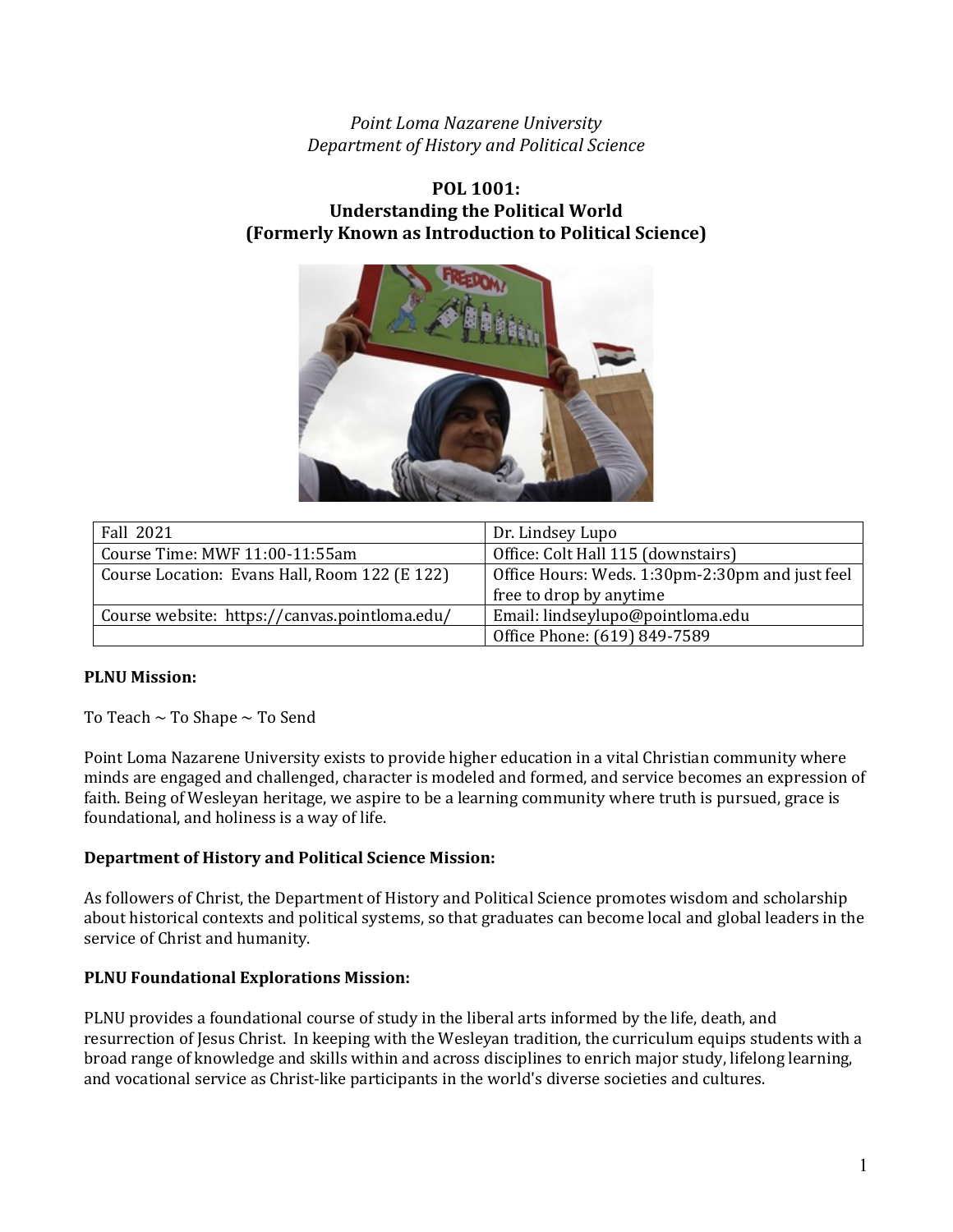### **Course Description:**

*As a Foundational Explorations Course*: This course is one of the components of the FE Program at PLNU, under the category of "Exploring History, Society, and the Self" where students pursue historical, social, and personal awareness, focusing on the analytical, communication, and quantitative skills necessary for successful living in modern society. By including this course in a common educational experience for undergraduates, the faculty supports an introduction to the natural and social sciences as tools for exploring the social and political world, with emphasis on collecting and interpreting empirical data for both theoretical and practical purposes.

*Specifically*: This course offers a survey of the major dynamics within the political world. The course focuses on political behavior, structures of government, the people and processes of politics, and the challenges currently facing countries around the world. In this course, we will explore a variety of contemporary issues, including inequality, poverty, nationalism, democratization, political violence, and development.

This course will introduce you to a variety of political science terms and concepts as well as the tools for understanding politics and political behavior. Throughout the semester, you will apply the perspectives of political science to the actions of individuals, groups, and countries in the contemporary world. Our primary mode of exploration in this course will be comparative politics, in the sense that we will study themes and concepts and structures comparatively, to see how different choices result in different outcomes. For instance, consider the following: if a country chooses a parliamentary system over a presidential system, does this affect the people's level of power over their elected representatives? Why would an individual protest rather than vote? Is microfinance a more effective poverty alleviation tool than foreign aid?

Did your eyes glaze over when reading the above paragraph? Let's put it this way: I think this course will be very exciting and engaging for all of us. Why? We get to explore some fascinating questions about politics and government: Why do people vote (or not)? Why are 18-24 year olds politically apathetic? Is democratic socialism a recipe for laziness or the morally ethical thing to do? What is life like for a person living under a totalitarian regime? Senegal is fairly poor and its population is predominantly Muslim, but the country is democratic – how did this country overcome some common hurdles to democracy? How do we define terrorism? What do we do with the knowledge that one billion people live under 14th century conditions of civil war, disease, and lack of education? In exploring these questions and many others, I believe that this course will help us to become enthusiastic and knowledgeable political participants.

### **Intercultural Pathways Program:**

This course will earn you points toward the intercultural pathways program. This program is a global citizenship skill-building program at PLNU. A desired marker of all PLNU graduates is that they are able to embody meaningful community engagement in a complex world which demands intercultural awareness and skills. IP endeavors to make clear the various ways you can navigate the multiple options at PLNU which will help you grow in intercultural competency. In addition, the program incentivizes your participation in coursework, forums and experiential programs that prepare you for meaningful intercultural engagement throughout your life. To learn more about the program, visit the program's page on the PLNU website.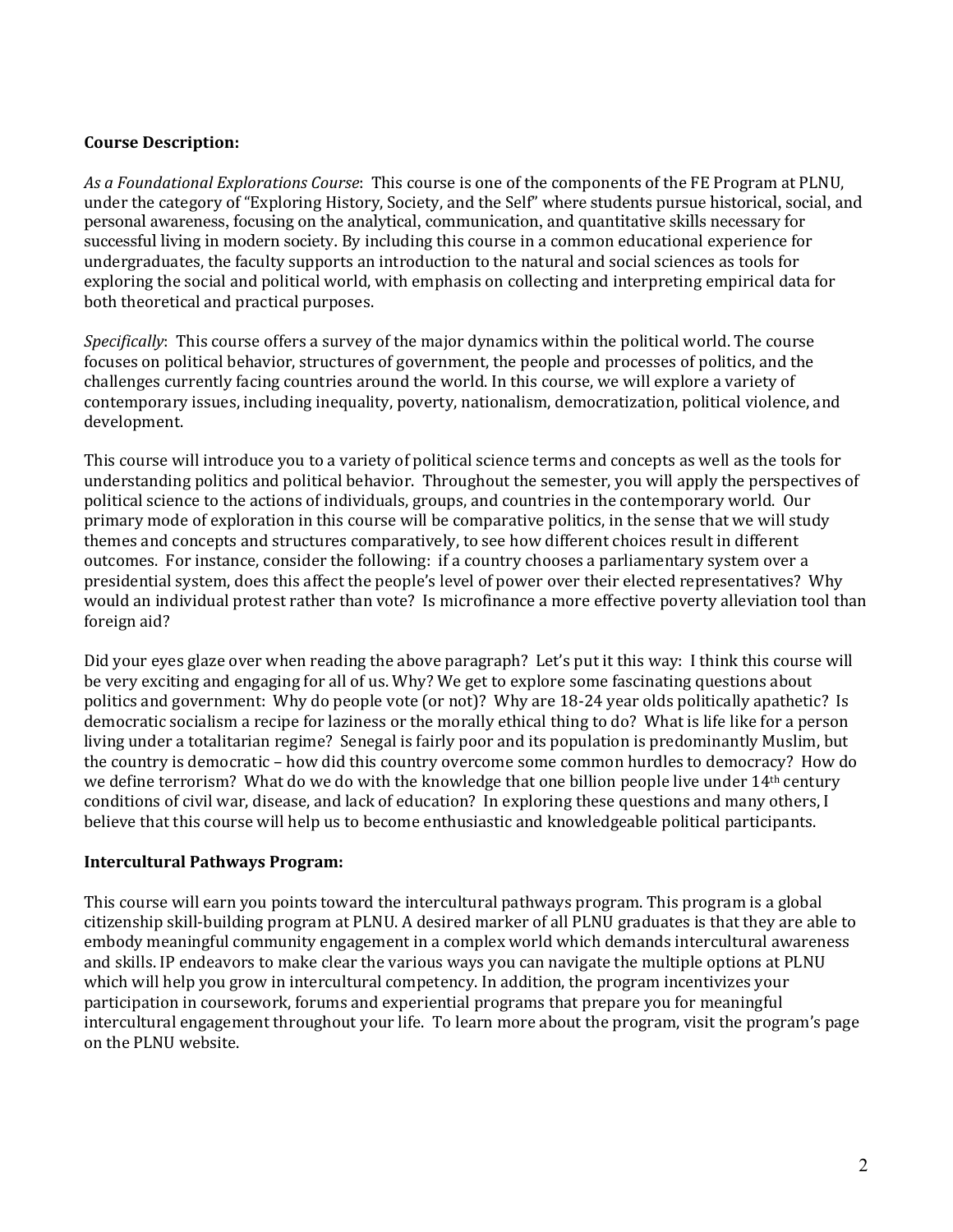# **Course Learning Outcomes (CLOs):**

*You will:* 

- Possess a factual and theoretical understanding of political knowledge, behavior, theories, systems, processes, structures, and outcomes
- Think critically, analytically, and synthetically
- Sharpen their communication skills
- Exhibit a heightened sense of personal political efficacy and civic responsibility
- Be encouraged to become thoughtful participants of the political world
- Be exposed to some of the most pressing political problems of the day, including poverty, human trafficking, gender inequity, lack of freedom, and declining participation rates.

# **Program Learning Outcomes (PLOs):**

*Students in the political science major will:* 

- Develop an appreciation of the field of politics (PLO 1 assessed through political participation portfolios).
- Develop and express ideas in written communication in an effective and scholarly manner (PLO 5 assessed through the midterm exam and final exam).

# **Foundational Explorations Learning Outcome (FELO):**

*Students will:* 

• Demonstrate an understanding of the complex issues faced by diverse groups in global and/or cross-cultural contexts (assessed through a final exam essay question)

# **Course Readings**:

All readings are required and are available through the bookstore or throug[h Pearson online.](https://www.pearson.com/us/) A printed copy of the Danziger and Lupo book is also available on two-hour reserve at Ryan Library.

- 1. Danziger, James N. and Lindsey Lupo. 2020. *Understanding the Political World: A Comparative Introduction to Political Science* (13th Edition). New York: Pearson Education, Inc.
- 2. Various electronic readings they are available on the course Canvas site. Along with the link to each reading, you will see some "food for thought" reading questions. I've added these for you to better understand how that particular reading connects to the textbook reading, as well as our larger understanding of the concepts and questions we're discussing. They are not required questions and you don't have to write anything down (unless you choose to do so – see "buffer questions" below under assessment requirements); they are meant simply to help you better see the big picture of how it all comes together.

# **Additional Readings:**

As budding political scientists and citizens, you should regularly follow current political events at the local, national, and international level. Make it a habit now that continues throughout your lifetime – you wake up, grab a cup of coffee, and read the news (and no, your social media outlets do not count as "news"). I'd love to see you explore more sophisticated news outlets, such as the *New York Times*, *Wall Street Journal*, *NPR, The Economist, BBC News*, and *The Atlantic*. These sources will offer you in-depth analysis beyond click bait headlines and bullet point details. I strongly recommend that you peruse these media outlets on a regular basis. Most of them offer very inexpensive rates for university students (as low as \$1.00 per week for unlimited access) and the PLNU Ryan Library offers free access.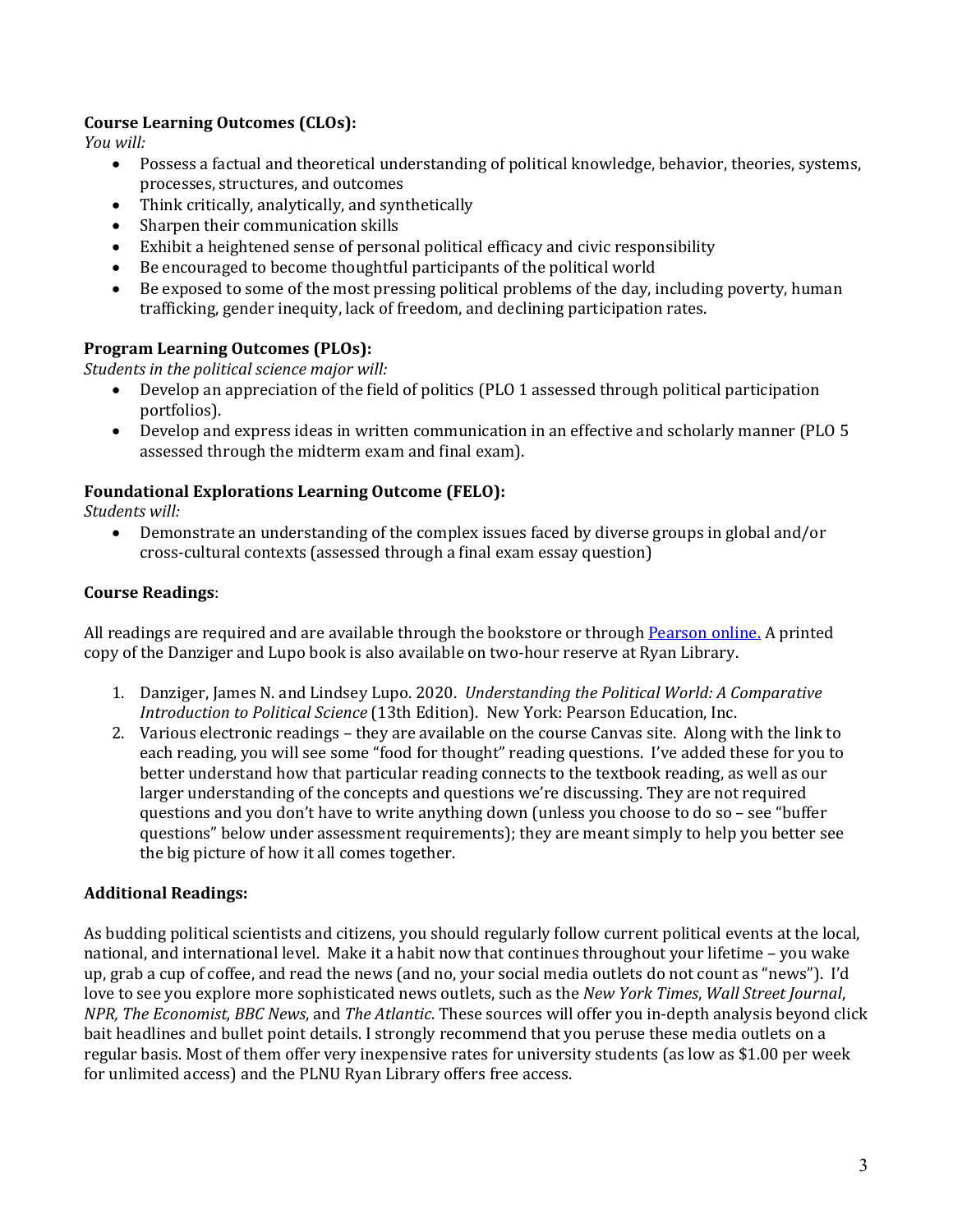#### **Course Format and Expectations:**

This course will meet three times per week. Attendance will be recorded every day and anyone coming in more than 10 minutes late will *not* be marked "present." It is also essential that the readings be completed prior to coming to class as the lecture and discussion will usually expand on and draw from the readings. All class PowerPoints are posted on Canvas at least 2 hours before class and students are very much encouraged to participate during the lectures. In addition, discussion time will often be built in to class. Class-time will therefore be a combination of lecture, discussion, group activities, presentations, short videos, and documentaries (not all in one day of course!).

To understand the expectations I have for my students, you must first understand my goals as a professor. My aim in designing this course is to introduce you to the field of political science – its theories, its goals, the main concepts (both structural and functional) and methods. I hope you'll finish this course first and foremost, well-prepared to move forward to more advanced political science courses, if you choose to do so. Should this be your only political science course of your college career, I hope that you are not only able to understand what politicians, pundits, world leaders, academics, organizations, and journalists are talking about, but also are able to assess and evaluate their competing proposals, claims, and evidence. Additionally, I want all of you to be able to communicate your informed, reasoned insights to others through your words and your writing.

To be sure, these are ambitious goals. But in my experience students are more than able to achieve them. Indeed, with hard work they often exceed them! As such, the basic expectation I have is that you will work hard in this course (in return, I will work hard to help you learn, grow, and achieve). I expect you to…

- 1. Attend: Regular attendance is strongly encouraged. I try to design lesson plans in a way that makes coming to class a good use of your time. Think of the class as a community or group that depends on your involvement to function well. I ask that you make a commitment to the community of learners sharing the course with you and that you work to support your learning and the learning of your peers. If that is unpersuasive, however, let me say that you are accountable for everything that occurs in class including all material covered in lectures and any announcements made during class meetings. If you cannot attend, have a friend take notes for you.
- 2. Prepare: A central goal of this course is to link the abstract world of political science with the real global political world. I expect you to keep up with the readings so you'll be better able to recognize and apply these concepts during the class lectures and group activities. Read assigned materials, prepare questions, and talk with each other about the issues outside of class. Feel free to contact me to seek clarification of lecture material or to chat about other course-related matters. Questions regarding grades or grading should be addressed in person. I am committed to helping students improve their performance and to addressing concerns. Please, see me before a minor concern becomes a major problem.
- 3. Think: While I certainly want you to know what political scientists have said and learned about the various phenomena we'll study, I care more that you figure out what you think about those things. Regurgitation is not enough. Hence I expect you to be able to offer more than a summary of materials presented in this course. Does the argument make sense? Is the evidence credible? Does it support the claims? Do the conclusions seem reasonable given the argument and evidence? Simply put, I want *your* well-considered insights.
- 4. Engage: Interesting and engaging are not adjectives often used to describe political science. In my assessment, that's a shame. The combination of interesting subject-matter (politics) with interesting people (students) should make for dynamic learning environment. Inasmuch as you can contribute to creating such an environment, I hope (and expect) you will. Please come prepared to engage in active learning.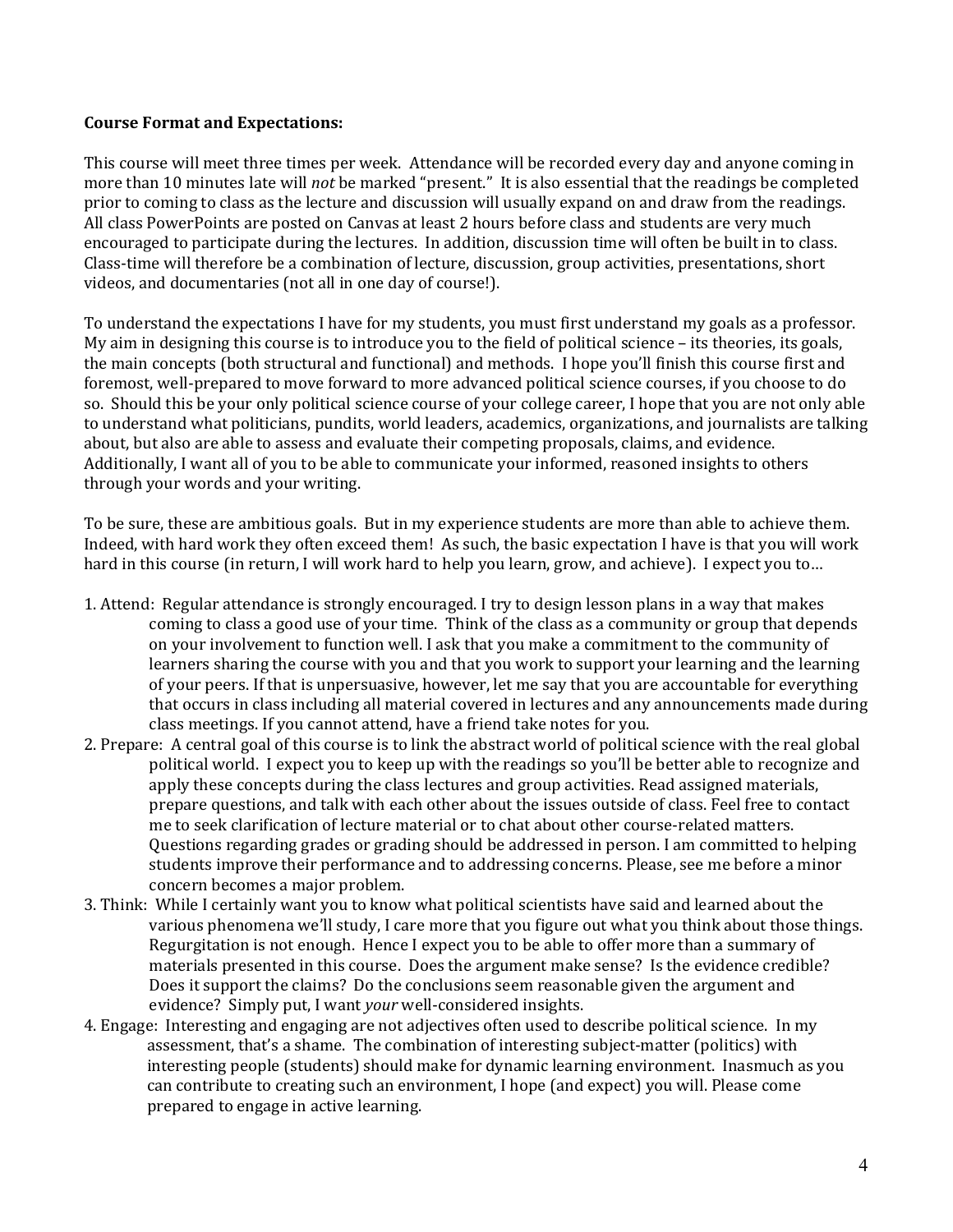### **Assessment Requirements**:

In-class Analysis of a Political Belief System – During class over a two-day period, you will have the opportunity to analyze someone else's political belief system. You will identify their core political beliefs, specify key agents of political socialization, and write several general analytic statements about the nature of their political belief system. The first few weeks of lecture and chapters 1-4 and the Appendix in Danziger and Lupo's *Understanding the Political World* will help you with this assignment (especially the sections on "belief systems" and "agents of political socialization"). Further instructions will be provided in the days leading up to the assignment.

Midterm Exam – the midterm will consist of two parts. The first part of the midterm will consist of 6 concepts (or pairs of concepts) that have been dealt with in the readings, discussion and/or lectures. You will explicate 3 of these 6 concepts. It is your choice as to which 3 to explicate. You will also identify 15 countries on a map. You will not have a choice of the 15 countries that you will place on the blank map. *A "study guide" list of possible countries and concepts will be distributed at least a week before the midterm exam.*

Reading Assessments – At various points throughout the semester, reading assessments on that day's assigned reading will be given at the start of class. These assessments will be unannounced. If you miss one, I will offer a make-up assignment upon request. If your absence was officially excused by the Office of the Provost, the make-up will not have points deducted. If your absence was unexcused, the make-up will have points deducted.

In-class Group Presentation – On certain days (see schedule below), students will be placed in groups and will use class time to prepare and present a small presentation for the rest of the class. The subject of the presentation is listed below on the schedule. Everyone in the group that is present that day will receive the same "presentation grade." Both the reading assessments and the group presentations will act as preparation for the exams.

Political Participation Portfolio – One of my goals in this course is to get you excited about politics and political science. One way to do this is to get you politically active. Therefore, you will have the possibility to earn up to 25 points by participating politically in the governmental process. A list will be distributed with approved political acts, each one worth a varying number of points. The full prompt and description is on Canvas and will also be distributed on the first day of class.

Final Exam – the final exam will consist of 4 essay questions of which you will answer 2. The final will be cumulative and will be open-book and open-note.

Attendance/Participation – It is to your great benefit to attend EVERY class session. A sign-in sheet will be passed around daily and a ½ of a point will be given for each day of attendance, excluding the midterm exam day, the presentation days, and the final exam day. If you sign-in for the day, it is on your honor and out of fairness to your classmates that you arrive on time and do not leave early. In addition, you will be assessed on your participation. This assessment will include, but not be limited to, your contributions to whole class and small group discussions, emailing me (or coming to office hours or chatting after class) with questions or comments regarding the reading or lectures, and generally having a participatory and positive attitude regarding elements of the course.

I also expect that you will use technology during class time only for academic purposes, as we only have 55 minutes together and my goal is to maximize this learning time. I treat all my students as the adults that they are, thus I expect you to act accordingly. I recognize that you are soon-to-be working professionals and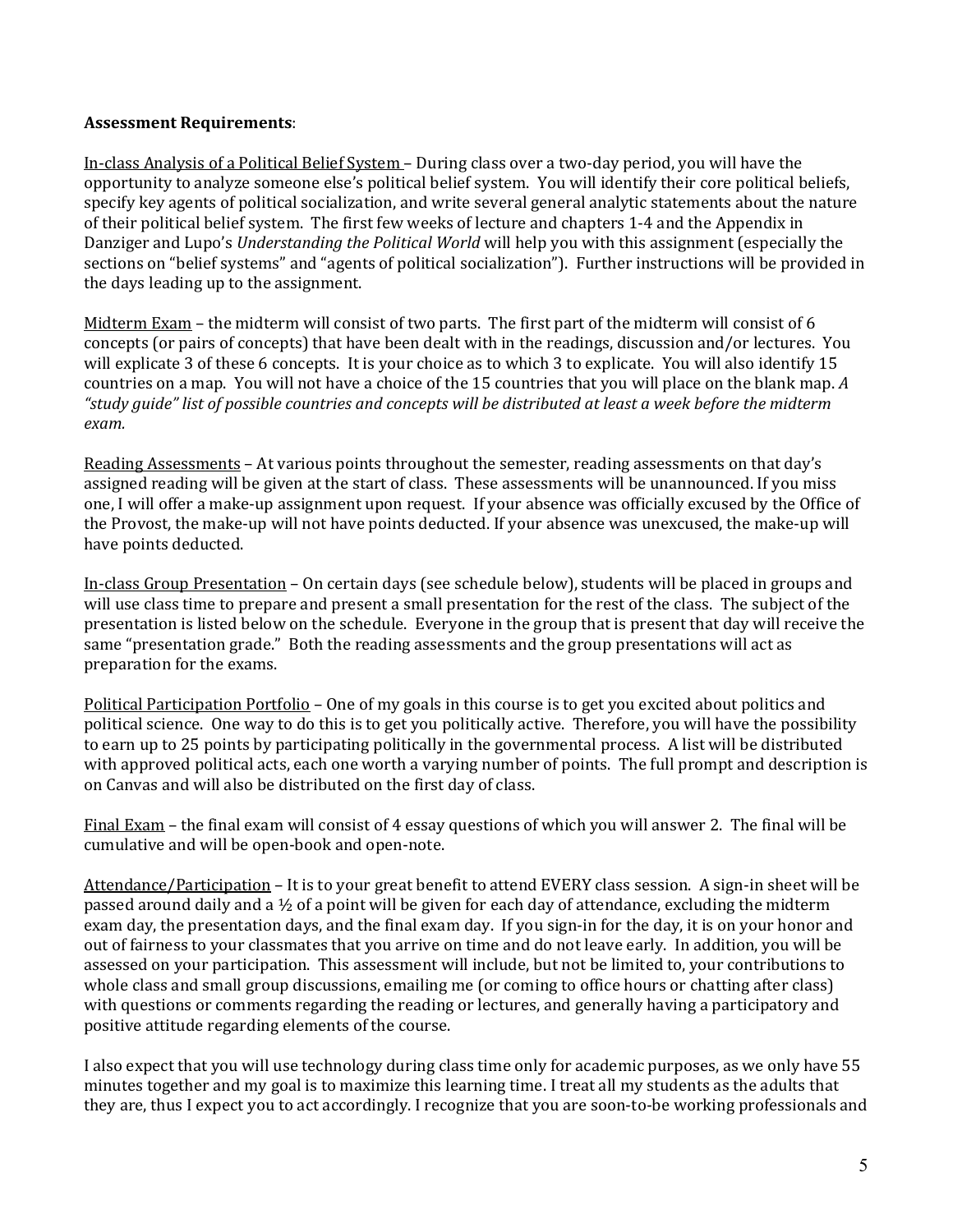graduate school students, and to help prepare you for this transition, I expect an academically engaged and professional approach from each of you. At a minimum, this includes arriving on time (or early), engaging in active listening and discussion, not texting, emailing, working on other class assignments, or using social media during class (would you do these things in a business meeting or a graduate school seminar?), and completing all assignments when due.

Optional "Buffer" Points – The "food for thought" questions posted on Canvas along with the assigned readings are meant to get you thinking more deeply about the readings. They are meant to just help guide your thinking and make connections as you read that day's assigned reading – a written response is not required. However, these questions also offer you a chance to earn some extra credit points. Throughout the semester, you may submit on Canvas a 125-200 word response to the "food for thought" question(s) posed. A sound response (valid, relevant, and cogent) will earn you up to one point, with a maximum of five (5) such "buffer points" being possible during the course. These are due before the start of class on the day of the assigned reading and you can post your response directly on the Canvas site. Again, writing a response is not required – you need only do so if you would like an extra credit point and/or feedback from me.

### **Miscellaneous:**

- All of the PowerPoint presentations that I use in each session are posted on Canvas at least two hours before class. You may print them to bring to class for note taking and you may bring them to the final exam, which is open book and open note. During the final exam, you may use your computers to access Canvas (in order to view the PowerPoints and other course materials) and your course notes, but you will not be allowed to access any other online sources.
- All late assignments/exams (in-class and out of class) will have points deducted unless notification and arrangements are made with me at least 24 hours prior to the assignment's due date. I reserve the right to change the structure of any make-up exam or assignment given. If you have some special circumstance that might affect your ability to meet all of the course's expectations, come and talk to me immediately. With abundant notice I'll be as accommodating as possible, as long as it does not compromise fairness for all.

| In-Class Analysis of a Political Belief System | 20 Points  |
|------------------------------------------------|------------|
| Midterm Exam                                   | 75 Points  |
| <b>Reading Quizzes</b>                         | 25 Points  |
| Group Presentation #1                          | 10 Points  |
| <b>Group Presentation #2</b>                   | 10 Points  |
| Political Participation Portfolio              | 25 Points  |
| Final Exam                                     | 100 Points |
| Attendance/Participation                       | 35 Points  |
| <b>TOTAL POSSIBLE POINTS</b>                   | 300 Points |
| (Optional) Extra Credit Buffer Points          | 5 Points   |
|                                                |            |

#### **Grade Points for Each Assignment:**

#### **Grade Scale Based on Percentages:**

| A 93.3-100      | $B+86.6-89$     | $C+76.6-79$     | $D+66.6-69$     | F 59.9 and below |
|-----------------|-----------------|-----------------|-----------------|------------------|
| $A - 90 - 93.2$ | B 83.3-86.5     | $C$ 73.3-76.5   | D $63.3 - 66.5$ |                  |
|                 | $B - 80 - 83.2$ | $C - 70 - 73.2$ | $D - 60 - 63.2$ |                  |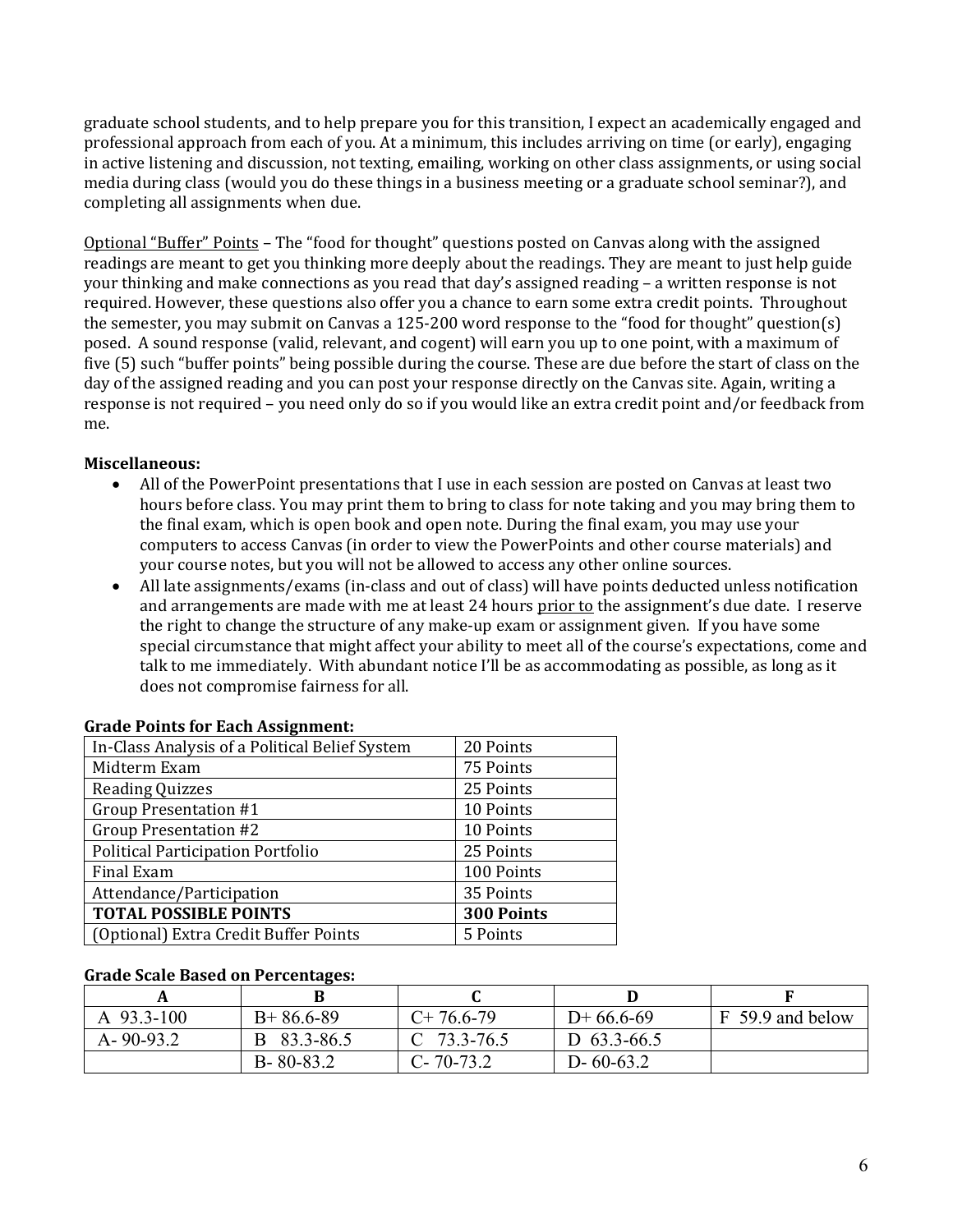**Schedule - Full citations appear at the end of the syllabus along with URLs if available. Please complete the reading assignment before coming to class on the day it is assigned.**

| <b>Date</b>               | <b>Topic</b>                                             | <b>Assignment</b>                                                                                                                                                   |
|---------------------------|----------------------------------------------------------|---------------------------------------------------------------------------------------------------------------------------------------------------------------------|
|                           | Part I: On Knowing the Political<br>World                |                                                                                                                                                                     |
| Week 1                    |                                                          |                                                                                                                                                                     |
| Tuesday, August 31        | Introduction to the course and<br>welcome!               | No reading                                                                                                                                                          |
| Wednesday,<br>September 1 | Politics and Knowledge                                   | Course syllabus; Danziger and Lupo, chapter 1                                                                                                                       |
| September 3               | <b>Political Analysis</b>                                | Danziger and Lupo, Appendix; Wallace article                                                                                                                        |
|                           | Part II: Political Behavior                              |                                                                                                                                                                     |
| Week 2                    |                                                          |                                                                                                                                                                     |
| September 6               | No class - Happy Labor Day!                              | No reading                                                                                                                                                          |
| September 8               | <b>Political Theory</b>                                  | Danziger and Lupo, chapter 2 ("Introduction" and<br>Section 2.1 (hard copy pgs. 24-39)); Bylund article;<br>Shorto article                                          |
| September 10              | <b>Political Beliefs and Belief</b><br>Systems           | Danziger and Lupo, chapter 2 (Sections 2.2 and 2.3<br>(hard copy pgs. 40-45)); Pew Research Report                                                                  |
| Week 3                    |                                                          |                                                                                                                                                                     |
| September 13              | <b>Political Culture</b>                                 | Danziger and Lupo, chapter 2 (Section 2.4 and<br>"Looking Ahead" (hard copy pgs. 45-51)); World<br>Values Survey "Findings and Insights"                            |
| September 15              | <b>Political Action and Behavior</b>                     | Danziger and Lupo, chapter 3; SBS article                                                                                                                           |
| September 17              | Influences on Political Beliefs and<br>Actions           | Danziger and Lupo, chapter 4; University of<br>Cambridge article; Koren article                                                                                     |
| Week 4                    |                                                          |                                                                                                                                                                     |
| September 20              | In-Class Analysis of a Political<br><b>Belief System</b> | No reading<br>Prep for analysis assignment                                                                                                                          |
| September 22              | In-Class Analysis of a Political<br><b>Belief System</b> | No reading                                                                                                                                                          |
|                           |                                                          | Prep for analysis assignment                                                                                                                                        |
| September 24              | Part III: Political Systems                              |                                                                                                                                                                     |
| Week <sub>5</sub>         | <b>Political Structures</b>                              | Danziger and Lupo, chapter 6; Machiavelli selections                                                                                                                |
| September 27              | <b>States and Nations</b>                                | Danziger and Lupo, chapter 5 ("Introduction" and<br>Section 5.1 (hard copy pgs. 109-118)); The Economist<br>article ("Female Genital Mutilation"); Richards article |
| September 29              | <b>States and Nations II</b>                             | Danziger and Lupo, chapter 5 (Sections 5.2, 5.3, and<br>"Three Major Concepts" (hard copy pgs. 119-129));<br>Calamur article; Frayer interview                      |
| October 1                 | Helping You Prepare for the<br>Midterm                   | Watch three minute video clip on Canvas ("Iran:<br>Youth Between Two Worlds")                                                                                       |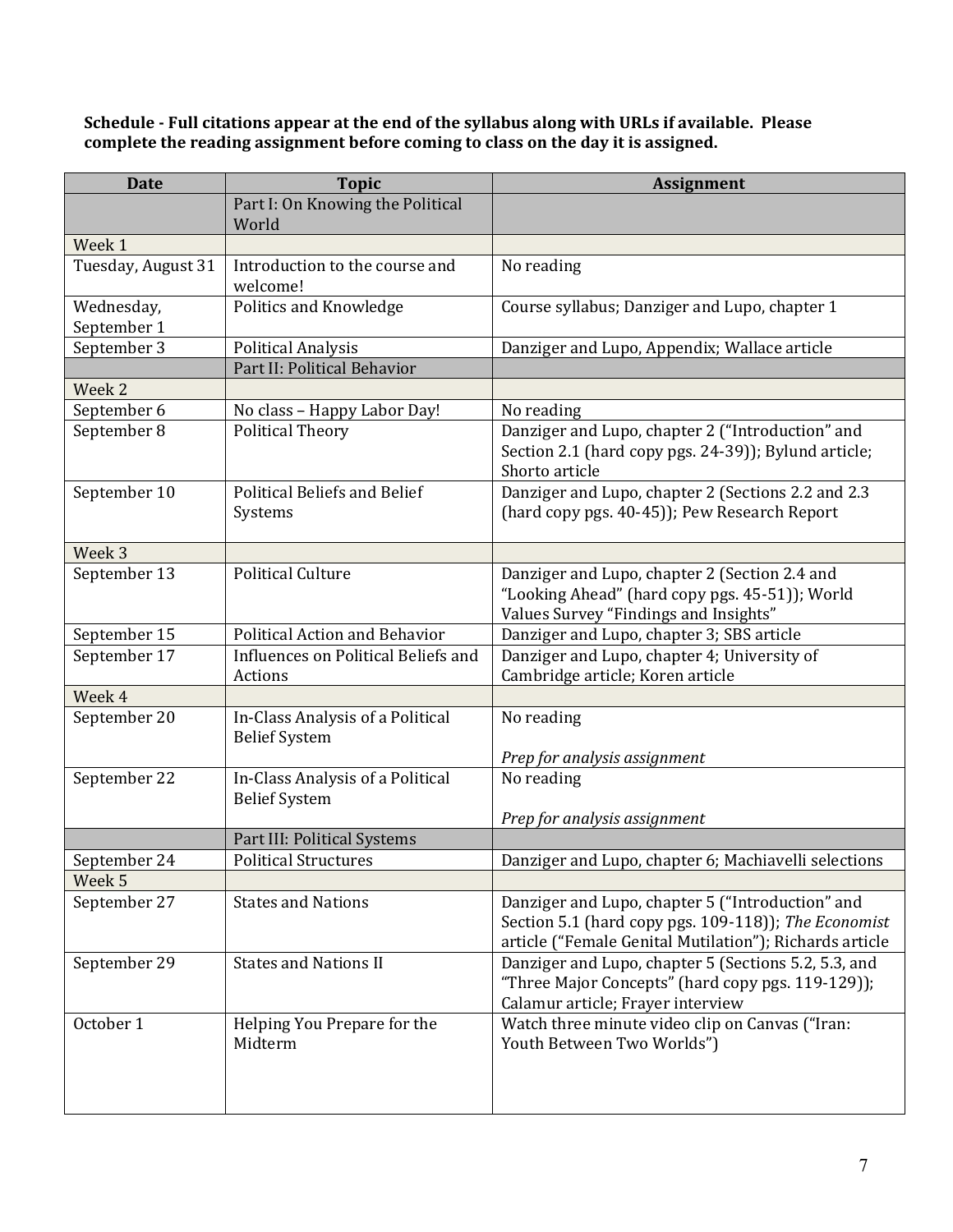| Week 6     |                                    |                                                            |
|------------|------------------------------------|------------------------------------------------------------|
| October 4  | Political Institutional            | Danziger and Lupo, chapter 7; Plattner article             |
|            | Arrangements                       |                                                            |
|            |                                    | Bring to class your written mock midterm ID (assigned      |
|            |                                    | in previous class)                                         |
| October 6  | Political Institutional            | Minder article; Euronews article; Monda article; Ghai      |
|            | Arrangements II                    | and Ghai article                                           |
|            |                                    |                                                            |
|            |                                    | Bring to class your classmate's mock midterm ID that       |
|            |                                    | you peer-reviewed and commented upon                       |
| October 8  | <b>Political Economy</b>           | Danziger and Lupo, chapter 8; Heilbroner article           |
|            | Part IV: Political Processes       |                                                            |
| Week 7     |                                    |                                                            |
| October 11 | Political Economy II               | No reading                                                 |
| October 13 | Power and Decision-Making          | Danziger and Lupo, chapter 9                               |
| October 15 | Midterm Review                     | No reading                                                 |
| Week 8     |                                    |                                                            |
| October 18 | <b>Midterm Exam</b>                | No reading                                                 |
|            |                                    | Study for today's midterm exam                             |
| October 20 | Change and Development I           | Danziger and Lupo, chapter 10; Banerjee & Duflo            |
|            |                                    | article; Sachs article; O'Brien article                    |
| October 22 | No class - Enjoy Fall Break!       | No reading                                                 |
| Week 9     |                                    |                                                            |
| October 25 | Change and Development II          | Group of readings on Colombia (on Canvas) - bring          |
|            | <b>Student Group Presentations</b> | these to class if possible                                 |
|            | #1                                 |                                                            |
|            |                                    |                                                            |
|            | Unexcused absences today will      |                                                            |
|            | receive 10% off the final          |                                                            |
|            | presentation grade                 |                                                            |
| October 27 | Change and Development III         | No reading                                                 |
|            | <b>Student Group Presentations</b> |                                                            |
|            | #1 $(cont'd)$                      |                                                            |
|            |                                    |                                                            |
|            | Unexcused absences today will      |                                                            |
|            | result in zero points for this     |                                                            |
| October 29 | assignment                         |                                                            |
|            | <b>Political Violence I</b>        | Danziger and Lupo, chapter 12; Combs excerpt               |
|            |                                    | Political Participation Draft Schedule Due (form is on     |
|            |                                    | Canvas and should be submitted via Canvas)                 |
| Week 10    |                                    |                                                            |
| November 1 | Political Violence II              | Watch <i>The Inevitability of War</i> by John Andrews (TED |
|            |                                    | Talk)                                                      |
| November 3 | Politics Across Borders I          | Danziger and Lupo, chapter 11 ("Introduction" and          |
|            |                                    | Sections 11.1 and 11.2 (hard copy pgs. 288-306));          |
|            |                                    | Kingsley article; Lewis article                            |
|            |                                    |                                                            |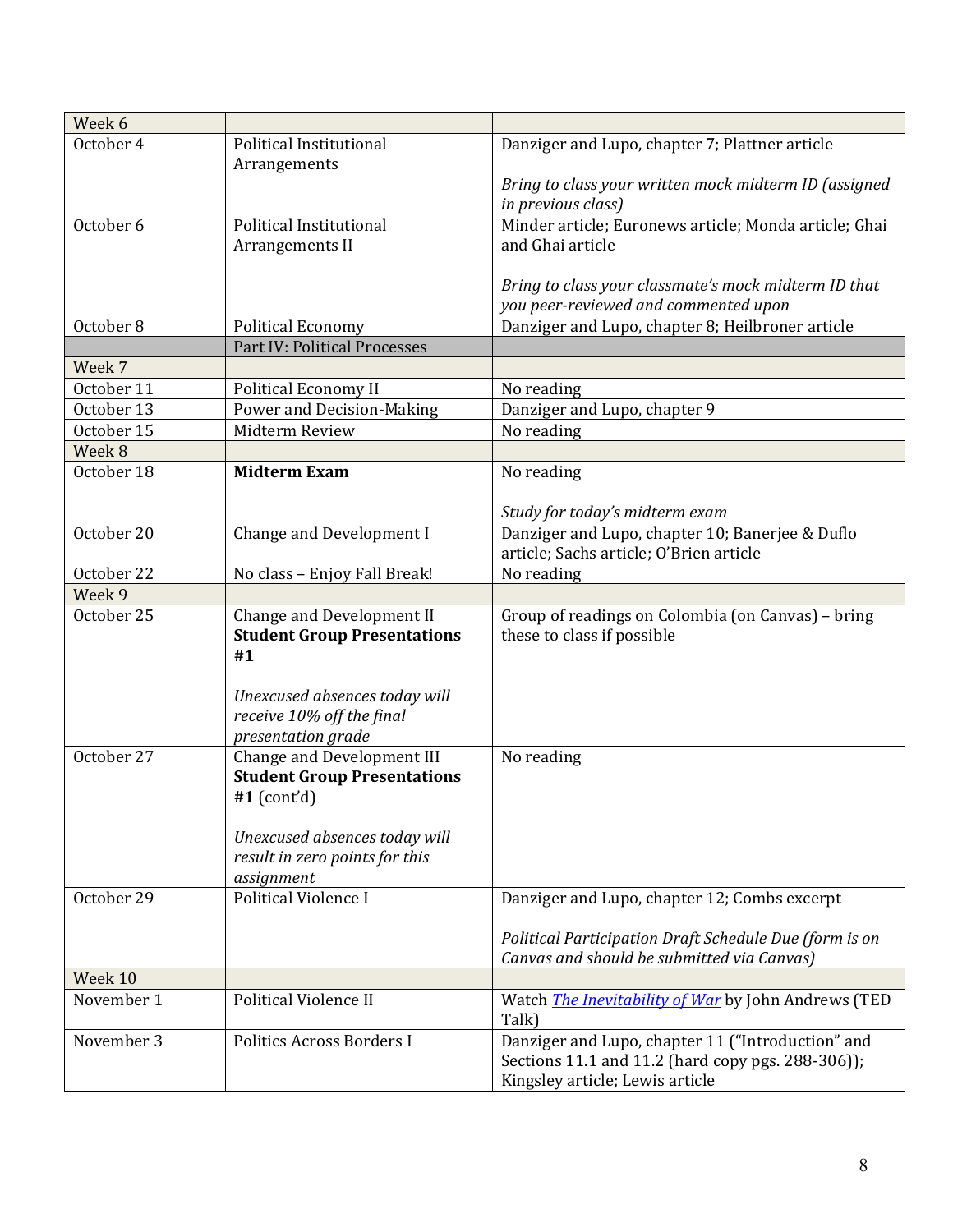| November 5       | Politics Across Borders II                                                                                                              | Danziger and Lupo, chapter 11 (Sections 11.3 and<br>11.4 (hard copy pgs. 306-318)); Zakaria articles (two<br>of them)                                                                                                                                                              |
|------------------|-----------------------------------------------------------------------------------------------------------------------------------------|------------------------------------------------------------------------------------------------------------------------------------------------------------------------------------------------------------------------------------------------------------------------------------|
| Week 11          |                                                                                                                                         |                                                                                                                                                                                                                                                                                    |
| November 8       | <b>Politics Across Borders III</b>                                                                                                      | Saval article                                                                                                                                                                                                                                                                      |
| November 10      | Politics Across Borders IV                                                                                                              | No reading                                                                                                                                                                                                                                                                         |
|                  | Part V: Politics Among States                                                                                                           |                                                                                                                                                                                                                                                                                    |
| November 12      | The More Developed Countries                                                                                                            | Danziger and Lupo, chapter 13                                                                                                                                                                                                                                                      |
| Week 12          |                                                                                                                                         |                                                                                                                                                                                                                                                                                    |
| November 15      | The Less Developed Countries I                                                                                                          | Danziger and Lupo, chapter 14                                                                                                                                                                                                                                                      |
| November 17      | The Less Developed Countries II                                                                                                         | Kaplan article; Surowiecki article                                                                                                                                                                                                                                                 |
| November 19      | The Less Developed Countries III                                                                                                        | Kristof article                                                                                                                                                                                                                                                                    |
| Week 13          |                                                                                                                                         |                                                                                                                                                                                                                                                                                    |
| November 22      | The Partly Developed Countries I                                                                                                        | Danziger and Lupo, chapter 15 ("Introduction" and<br>Sections 15.1, 15.2, and 15.3 (hard copy pgs. 417-<br>434)); The Economist article ("Cuba Bids Goodbye")                                                                                                                      |
| November 24 & 26 | No class - Happy Thanksgiving!                                                                                                          | No reading-spend time resting with family and<br>friends                                                                                                                                                                                                                           |
| Week 14          |                                                                                                                                         |                                                                                                                                                                                                                                                                                    |
| November 29      | The Partly Developed Countries II                                                                                                       | Danziger and Lupo, chapter 15 (Sections 15.4, 15.5,<br>and 15.6 (hard copy pgs. 435-444)); The Economist<br>articles ("Something is Rotten" and "The Kremlin Has<br>Isolated Russia's Economy"); Andreoni article                                                                  |
| December 1       | The Partly Developed Countries<br>III                                                                                                   | Read two high quality news articles on the BRICS<br>country that you were assigned in the previous class<br>session. For suggestions on finding high quality<br>articles, see the suggested news sources under the<br>"Additional Readings" section on page 3 of this<br>syllabus. |
| December 3       | <b>Student Group Presentations</b>                                                                                                      | No reading                                                                                                                                                                                                                                                                         |
|                  | #2<br>Unexcused absences today will<br>receive 10% off the final<br>presentation grade                                                  | Political Participation Portfolios Due in Class (Hard<br>Copy)                                                                                                                                                                                                                     |
| Week 15          |                                                                                                                                         |                                                                                                                                                                                                                                                                                    |
| December 6       | <b>Student Group Presentations</b><br>$#2$ (cont'd)<br>Unexcused absences today will<br>receive 10% off the final<br>presentation grade | No reading                                                                                                                                                                                                                                                                         |
| December 8       | <b>Student Group Presentations</b><br>$#2$ (cont'd)<br>Unexcused absences today will<br>result in zero points for this<br>assignment    | No reading                                                                                                                                                                                                                                                                         |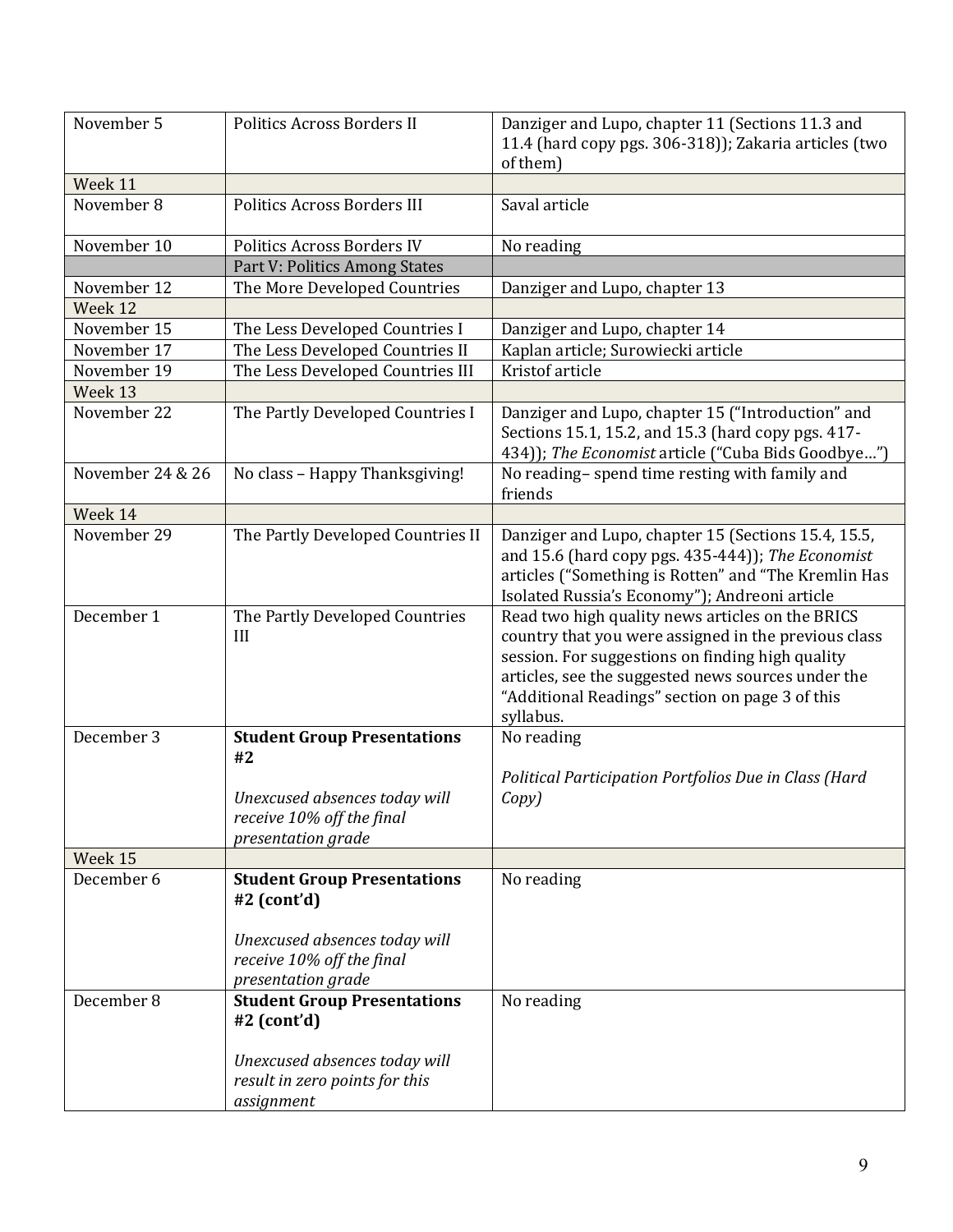| December 10             | <b>Final Review</b>                                                                                                                                 | Danziger and Lupo, chapter 15 ("So" and "The Final<br>Debate" (hard copy pgs. 444-446)); Mounk article |
|-------------------------|-----------------------------------------------------------------------------------------------------------------------------------------------------|--------------------------------------------------------------------------------------------------------|
| <b>Final Exams Week</b> |                                                                                                                                                     |                                                                                                        |
| Monday, December        | Final Exam from 10:30am-                                                                                                                            | Study, study, study!                                                                                   |
| 13                      | 1:00pm (in the classroom)<br>Final exam times are set by the<br>Office of the Vice Provost of<br>Academic Administration and are<br>not changeable. | Merry Christmas!                                                                                       |

# **Full Citations For Required Non-Textbook Readings**

Andreoni, Manuela[. "What Happened to the BRICS Bank?"](https://www.thethirdpole.net/en/regional-cooperation/new-development-bank/) The Third Pole, November 18, 2019.

Banerjee, Abhijit and Esther Duflo. ["How Poverty Ends."](https://www.foreignaffairs.com/articles/2019-12-03/how-poverty-ends) *Foreign Affairs*, January/February 2020.

Bylund, Per. ["How the Welfare State Corrupted Sweden."](http://mises.org/story/2190) May 31, 2006. Posted on *Mises Daily* at

Calamur, Krishnadev. ["Why Aren't There More New Countries?](https://www.theatlantic.com/international/archive/2017/10/sovereignty-independence-catalonia-kurdistan/543699/)" October 23, 2017. *The Atlantic*.

Combs, Cindy C. "An Idea Whose Time Has Come." In *Global Politics in a Changing World: A Reader*, edited by Richard W. Mansbach and Edward Rhodes, section 2.4. Boston: Houghton Mifflin Company, 2006.

*Economist, The. "*[Female Genital Mutilation: Is it Crime or Culture?](https://www.economist.com/international/1999/02/11/is-it-crime-or-culture)" *The Economist,* February 13, 1999.

*Economist, The*. ["Cuba Bids Goodbye to the Revolutionary Generation."](https://www.economist.com/the-americas/2018/04/12/cuba-bids-goodbye-to-the-revolutionary-generation) *The Economist*, April 12, 2018.

*Economist, The*. ["The Kremlin Has Isolated Russia's Economy."](https://www.economist.com/briefing/2021/04/24/the-kremlin-has-isolated-russias-economy) *The Economist*, April 24, 2021.

*Economist, The*. ["Something is Rotten: Vladimir Putin is Growing Ever More Repressive as He Loses](https://www.economist.com/briefing/2021/04/24/vladimir-putin-is-growing-ever-more-repressive-as-he-loses-support)  [Support."](https://www.economist.com/briefing/2021/04/24/vladimir-putin-is-growing-ever-more-repressive-as-he-loses-support) *The Economist,* April 24, 2021.

Euronews. ["Czech government survives no-confidence vote but remains fragile after mass protests."](https://www.euronews.com/2019/06/27/czech-government-survives-no-confidence-vote-but-remains-fragile-after-mass-protests) Euronews.com, June 28, 2019.

Frayer, Lauren (interview). ["Hindu Nationalism, the Growing Trend in India."](https://www.npr.org/2019/04/22/715875298/hindu-nationalism-the-growing-trend-in-india) NPR, April 22, 2019.

Ghai, Jill Cottrell and Yash Pal Ghai. ["Governance: Understanding the Parliamentary System."](https://www.the-star.co.ke/news/2018/05/12/governance-understanding-the-parliamentary-system_c1756843) May 12, 2018. *The Star*.

Heilbroner, Robert. ["The Triumph of Capitalism."](http://www.newyorker.com/archive/1989/01/23/1989_01_23_098_TNY_CARDS_000351619) *New Yorker*, January 23, 1989: 98.

Kaplan, Robert D. ["Oh! Kolkata!"](http://www.theatlantic.com/doc/200804/kolkata) *The Atlantic*, April 2008.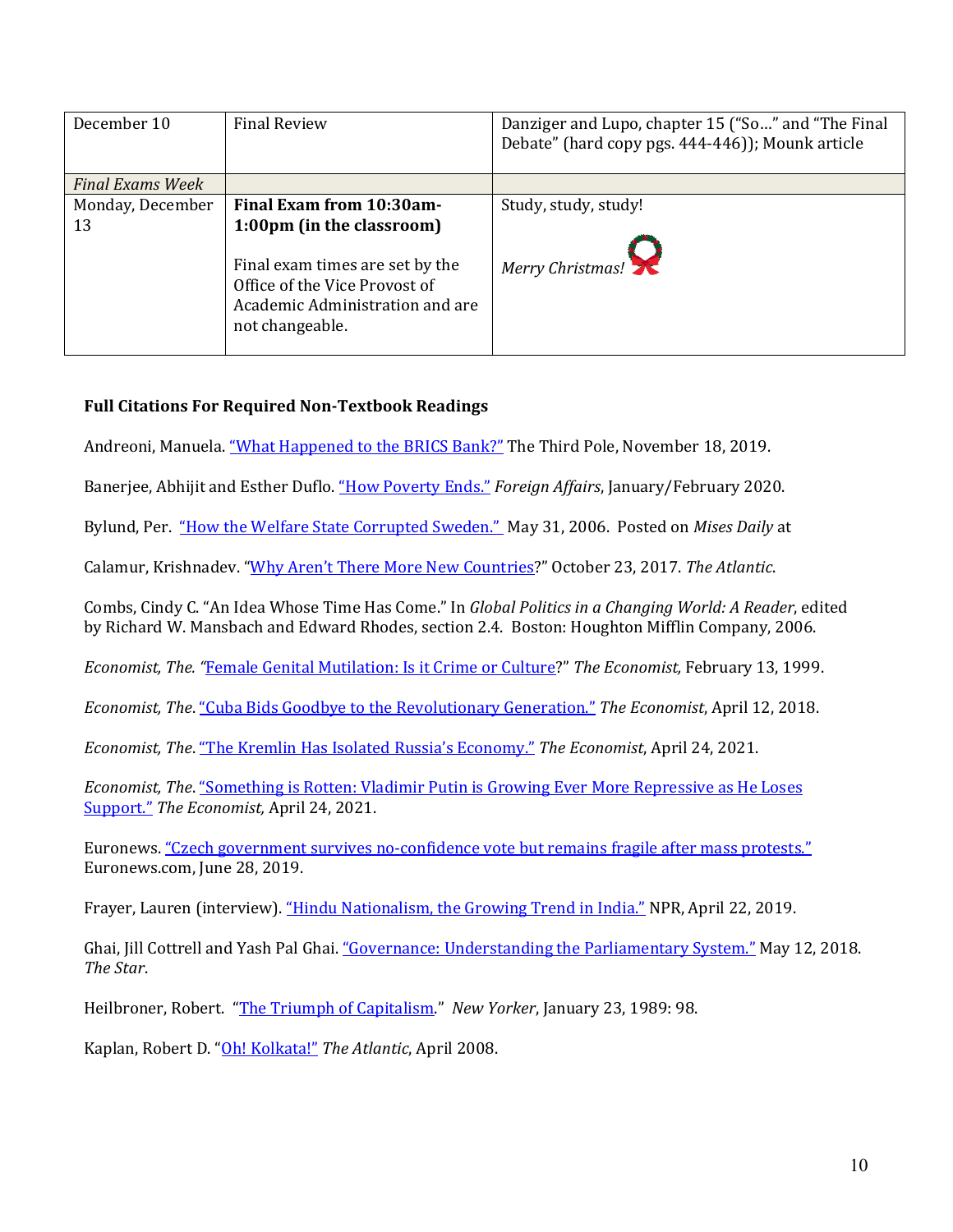Kingsley, Patrick. ["Europe's Migration Crisis Has Ebbed. Croatia Wants to Keep It That Way."](https://www.nytimes.com/2020/01/24/world/europe/bosnia-european-migrant-crises.html) *New York Times*, January 24, 2020.

Koren, Marina. ["Study Predicts Political Beliefs With 83 Percent Accuracy.](https://www.smithsonianmag.com/science-nature/study-predicts-political-beliefs-with-83-percent-accuracy-17536124/)" *Smithsonian Magazine*, February 14, 2013.

Kristof, Nicholas. ["You, Too, Can Be a Banker to the Poor."](https://www.nytimes.com/2007/03/27/opinion/27kristof.html) *New York Times*, March 27, 2007.

Lewis, Richard. ["International Law Buckles Under Weight of Refugee Crisis."](https://theglobalobservatory.org/2016/03/international-law-buckles-under-weight-of-refugee-crisis/) IPI Global Observatory, March 4, 2016.

Machiavelli, Nicolo. *The Prince*[, Chapters XVII](http://www.constitution.org/mac/prince17.htm) an[d XVIII.](http://www.constitution.org/mac/prince18.htm)

Minder, Raphael. ["Spain's Prime Minister, Mariano Rajoy, Is Ousted in No-Confidence Vote."](https://www.nytimes.com/2018/06/01/world/europe/spain-mariano-rajoy-no-confidence.html) June 1, 2018. *New York Times*.

Monda, David O. ["Which Way, Kenya: Presidential, Parliamentary, or Hybrid System of Government?"](https://politicalanimalmagazine.com/which-way-kenya-presidential-parliamentary-or-hybrid-system-of-government/) March 9, 2018.

Mounk, Yascha. ["What Will the World Look Like in 2030?"](https://www.theatlantic.com/ideas/archive/2020/02/predictions-2020s/605902/) *The Atlantic*, February 1, 2020.

O'Brien, Matt[. "There has Never Been a Country that Should've Been so Rich but Ended up this Poor."](https://www.washingtonpost.com/news/wonk/wp/2016/05/19/there-has-never-been-a-country-that-should-have-been-so-rich-but-ended-up-this-poor/) *Washington Post*, May 19, 2016.

Pew Research Center. "People in Advanced Economies Say Their Society Is More Divided Than Before Pandemic." Pew Research Organization, June 23, 2021.

Plattner, Marc F. ["Is Democracy in Decline?"](http://www.journalofdemocracy.org/) *Journal of Democracy*, Vol. 26, No. 1, January 2015.

Richards, Rebecca[. "How Does a Country Become a Country? An Expert Explains."](https://theconversation.com/how-does-a-country-become-a-country-an-expert-explains-81962) The Conversation, August 3, 2017.

Sachs, Jeffrey[. "Trials and Tribulations: A Response to 'How Poverty Ends.'"](https://www.jeffsachs.org/newspaper-articles/x5dt6z9tfsjk9lrzghmntenkas9ck4) *Foreign Affairs*, April 30, 2020.

Saval, Nikil. ["Globalisation: The Rise and Fall of an Idea that Swept the World."](https://www.theguardian.com/world/2017/jul/14/globalisation-the-rise-and-fall-of-an-idea-that-swept-the-world) *The Guardian,* July 14, 2017.

SBS News. ["Iranian Women Continue Protests Against Compulsory Hijab, Despite Prison Warnings."](https://www.sbs.com.au/news/iranian-women-continue-protests-against-compulsory-hijab-despite-prison-warnings) SBS News, January 8, 2019.

Shorto, Russell. ["Going Dutch."](http://www.nytimes.com/2009/05/03/magazine/03european-t.html) *New York Times*, May 3, 2009.

Surowiecki, James. ["After Rana Plaza."](http://www.newyorker.com/talk/financial/2013/05/20/130520ta_talk_surowiecki) *The New Yorker*. May 20, 2013.

University of Cambridge. ["Cognitive Flexibility Associated With Voting Attitudes in EU Referendum, Study](https://www.cam.ac.uk/research/news/cognitive-flexibility-associated-with-voting-attitudes-in-eu-referendum-study-finds)  [Finds."](https://www.cam.ac.uk/research/news/cognitive-flexibility-associated-with-voting-attitudes-in-eu-referendum-study-finds) April 16, 2018.

Wallace, Jon. ["Purple Districts Elect the Most Extreme Legislators, Driving Polarization.](https://www.princeton.edu/news/2018/05/09/purple-districts-elect-most-extreme-legislators-driving-polarization)" Woodrow Wilson School of Public and International Affairs, May 9, 2018.

World Values Survey. ["Findings and Insight."](http://www.worldvaluessurvey.org/WVSContents.jsp)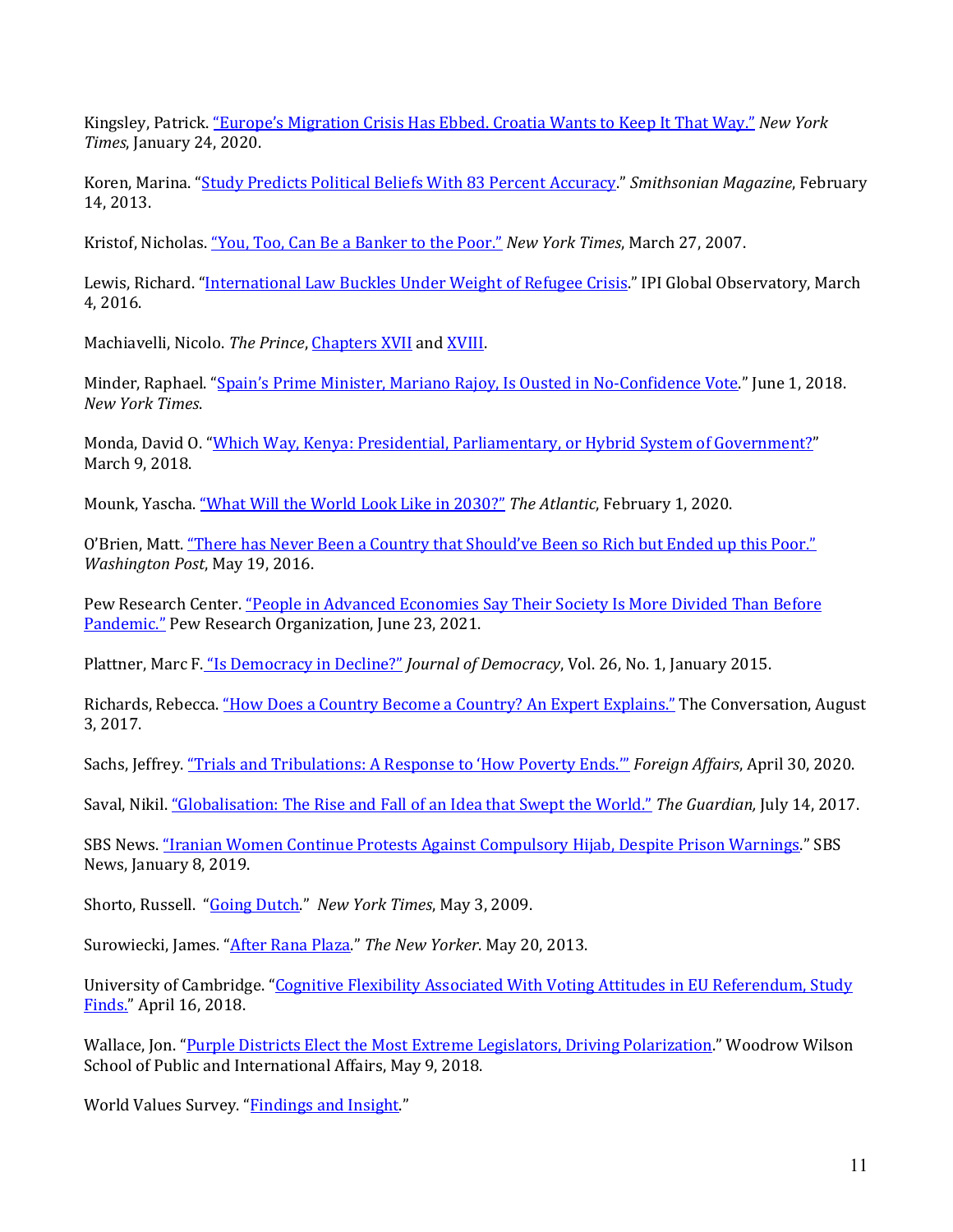Zakaria, Fareed. ["The Rise of the Rest."](http://www.newsweek.com/id/135380) *Newsweek*, May 12, 2008.

Zakaria, Fareed. ["Are We at 'Peak America'?"](https://fareedzakaria.com/columns/2018/11/29/are-we-at-peak-america) FareedZakaria.com, November 29, 2018.

### **Incompletes and Late Assignments:**

All assignments are to be submitted/turned in by the beginning of the class session when they are due including assignments posted in Canvas. Incompletes will only be assigned in extremely unusual circumstances.

### **PLNU Copyright Policy:**

Point Loma Nazarene University, as a non-profit educational institution, is entitled by law to use materials protected by the US Copyright Act for classroom education. Any use of those materials outside the class may violate the law.

### **PLNU Academic Honesty Policy:**

Students should demonstrate academic honesty by doing original work and by giving appropriate credit to the ideas of others. Academic dishonesty is the act of presenting information, ideas, and/or concepts as one's own when in reality they are the results of another person's creativity and effort. A faculty member who believes a situation involving academic dishonesty has been detected may assign a failing grade for that assignment or examination, or, depending on the seriousness of the offense, for the course. Faculty should follow and students may appeal using the procedure in the university Catalog. Se[e Academic Policies](https://catalog.pointloma.edu/content.php?catoid=41&navoid=2435#Academic_Honesty) for definitions of kinds of academic dishonesty and for further policy information.

#### **PLNU Academic Accommodations Policy:**

PLNU is committed to providing equal opportunity for participation in all its programs, services, and activities. Students with disabilities may request course-related accommodations by contacting the Educational Access Center (EAC), located in the Bond Academic Center [\(EAC@pointloma.edu](mailto:EAC@pointloma.edu) or 619-849-2486). Once a student's eligibility for an accommodation has been determined, the EAC will issue an academic accommodation plan ("AP") to all faculty who teach courses in which the student is enrolled each semester.

PLNU highly recommends that students speak with their professors during the first two weeks of each semester/term about the implementation of their AP in that particular course and/or if they do not wish to utilize some or all of the elements of their AP in that course.

Students who need accommodations for a disability should contact the EAC as early as possible (i.e., ideally before the beginning of the semester) to assure appropriate accommodations can be provided. It is the student's responsibility to make the first contact with the EAC.

#### **PLNU Attendance and Participation Policy:**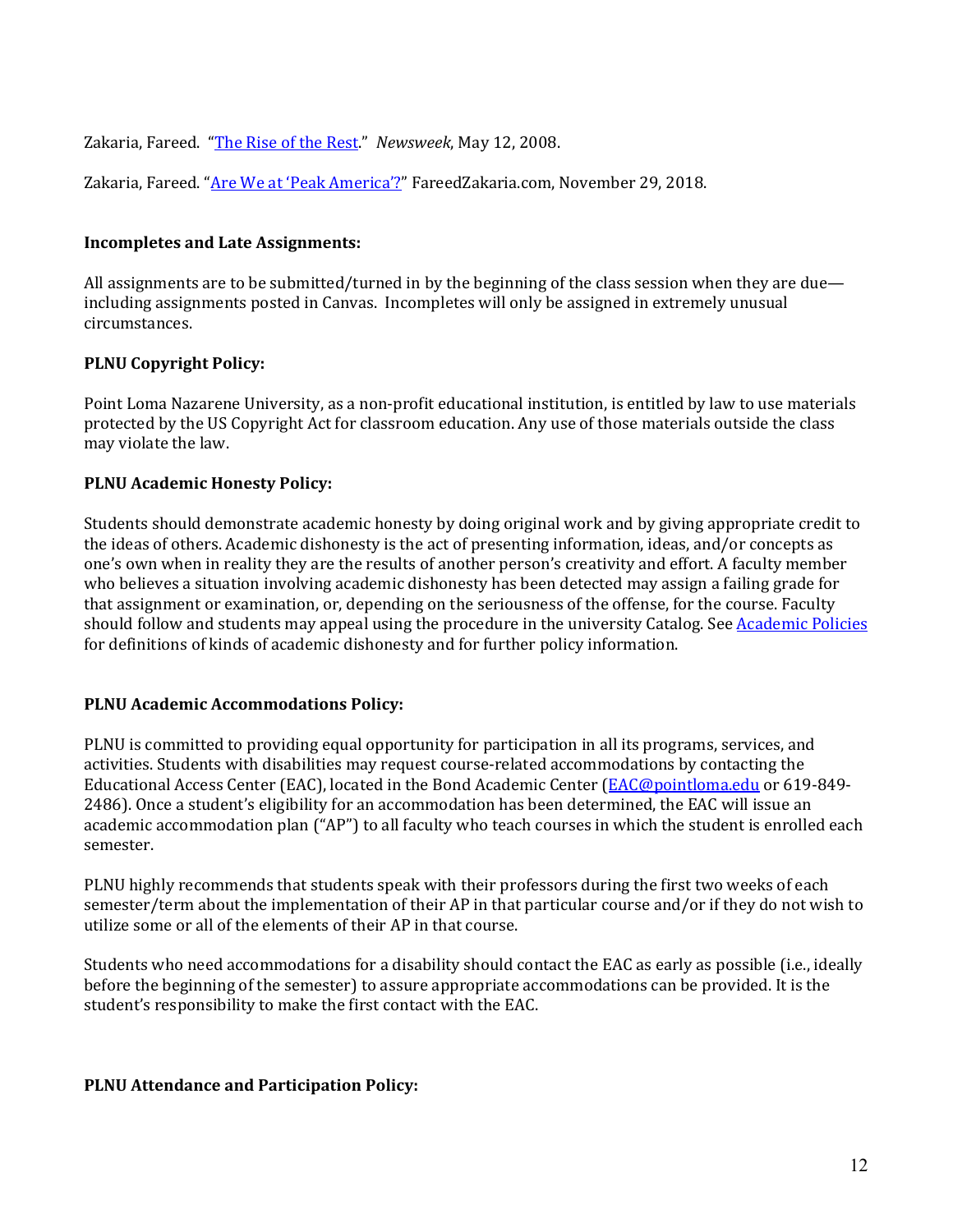Regular and punctual attendance at all class sessions is considered essential to optimum academic achievement. If the student is absent for more than 10 percent of class sessions, the faculty member will issue a written warning of de-enrollment. If the absences exceed 20 percent, the student may be deenrolled without notice until the university drop date or, after that date, receive the appropriate grade for their work and participation.

# **Spiritual Care:**

Please be aware PLNU strives to be a place where you grow as whole persons. To this end, we provide resources for our students to encounter God and grow in their Christian faith. If students have questions, a desire to meet with the chaplain or have prayer requests you can contact the [Office of Spiritual Development](https://www.pointloma.edu/offices/spiritual-development)

### **Campus Resources:**

*Research librarians* are available to help you in the Ryan Library. You can reach them by phone at (619) 849-2337, by text at (619) 592-8884, or by email a[t reflib@pointloma.edu.](mailto:reflib@pointloma.edu) To search the library for books and articles, please click here to visit their [main website.](https://libguides.pointloma.edu/ryanlibrary)

*The Wellness Center* is available for medical, counseling and nutrition services to students. Many college students experience strained relationships, stress, anxiety, depression, physical health challenges, and other barriers to learning. The Wellness Center offers help and resources to deal with these kind of issues. The Wellness Center is located on the first floor of Nicholson Commons and is open Monday-Friday, 8 am12:30 pm and 1:30-4 pm. They can be reached at [sdwellnesscenter@pointloma.edu](mailto:sdwellnesscenter@pointloma.edu) or at (619) 849-2574. In an emergency after hours, call 911 and PLNU Public Safety at (619) 849-2525.

Any student who has *difficulty affording groceries or accessing sufficient food to eat every day*, or who lacks a safe and stable place to live and believes this may affect their performance in the course is urged t[o contact](https://www.pointloma.edu/offices/residential-life-housing/contact-us)  [the Dean of Students,](https://www.pointloma.edu/offices/residential-life-housing/contact-us) Dr. Jake Gilbertson, for support. Furthermore, please note that PLNU's on-campus food pantry ("Loma Shares") helps provide food insecure students with weekly food assistance. Loma Shares currently operates Mondays from 11-2pm and Tuesdays from 3-6pm in front of the Arc. Students are welcome to swipe in once a week, with no questions asked, as the PLNU community is working to destigmatize the shame that is often associated with food insecurity. For more information on Loma Shares, please contact Resident Director Jong Yoon (jyoon@pointloma.edu). Finally, if you struggle with food insecurity or unstable housing, please let me know if you are comfortable in doing so. This will enable me to better understand the hardships you are navigating and to help connect you to available resources.

*Title IX of the Education Amendments (1972)* protects your right to an educational experience that is free from sexual discrimination, sexual harassment, and sexual violence.As an instructor, one of my responsibilities is to help create a safe learning environment on our campus. It is my goal that you feel able to share information related to your life experiences in classroom discussions, in your written work, and in our one-on-one meetings. I will seek to keep any information you share private to the greatest extent possible. You should know that I have a mandatory reporting responsibility under PLNU policy and federal law, and am required to share any information I receive regarding sexual harassment, discrimination, and related conduct with PLNU's Title IX Coordinator.

PLNU strives to provide a learning and living environment that promotes *safety, transparency, personal integrity, civility, mutual respect, and freedom from unlawful discrimination or sexual harassment*. Detailed information on discrimination, harassment, and sexual assault policies and processes for getting help